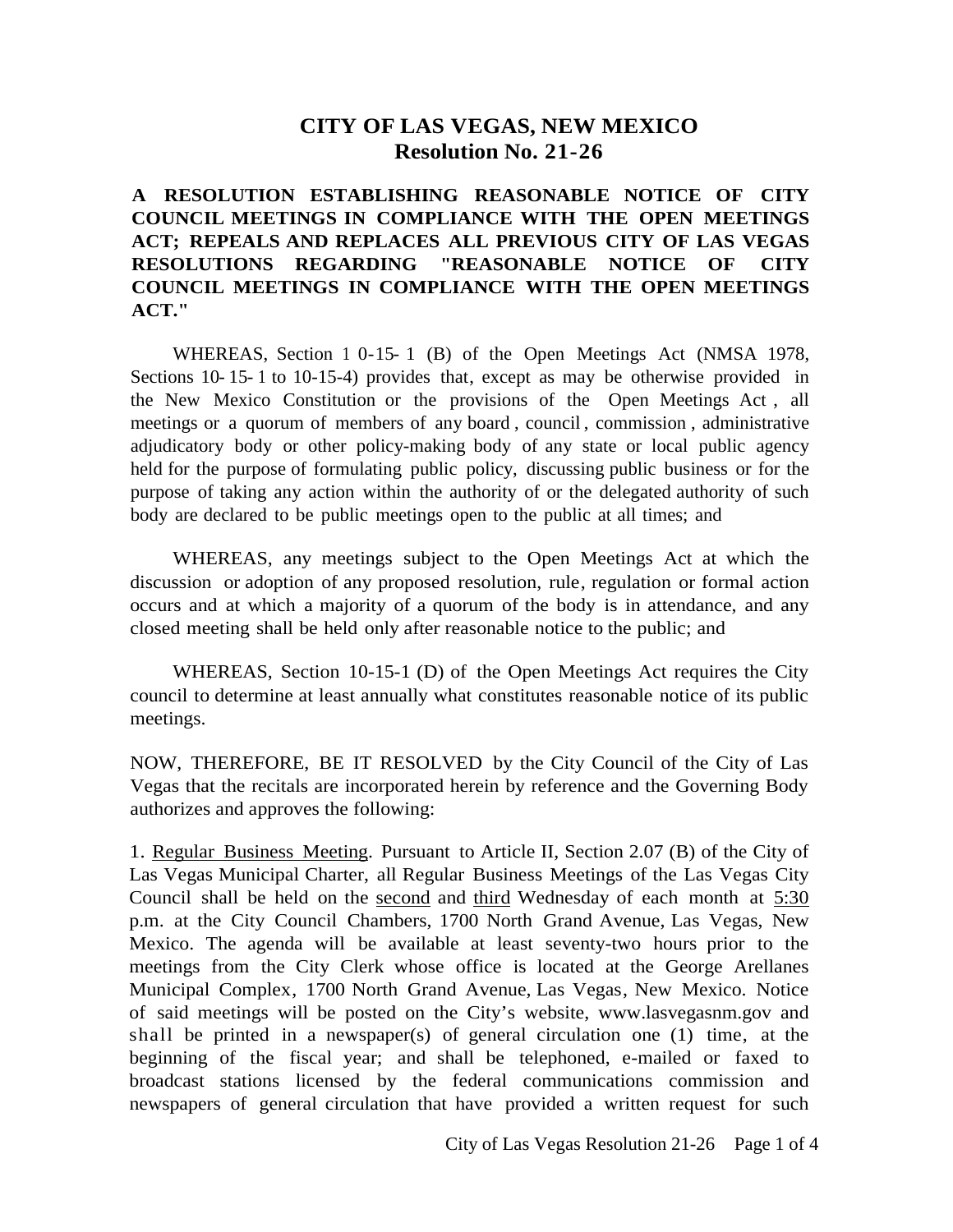notice. If a regular meeting is postponed, notice of the new time and date of said meeting may be printed in a newspaper(s) of general circulation; and shall be telephoned, emailed or faxed to broadcast stations licensed by the federal communications commission and newspapers of general circulation that have provided a written request for such notice at least seventy-two hours to the specific time of the meeting or at the earliest date and time possible. If the date and time of the Regular meeting permanently changed, the new date and time shall be printed in a newspaper(s) of general circulation twice, one (1) week apart.

2. Other Meetings Not Regularly Scheduled.Special meetings may be called by the Mayor or a majority of the members of the City Council by giving notice to each member of the Council, personally served or left at his/her usual place of residence seventy-two hours prior to the meeting . Notice of said special meeting will be posted on the City's website, www.lasvegasnm.gov and may be printed in a newspaper(s) of general circulation at least seventy-two hours before the meeting date or on the earliest date possible prior to the date of the meeting. Notice of said special meeting shall be telephoned, emailed or faxed to broadcast stations licensed by the federal communications commission and newspapers of general circulation that have provided a written request for such notice for public announcement at least seventy-two hours prior to the specific time of the meeting or on the earliest date possible prior to the time of the meeting.

3. Emergency Meetings. Emergency meetings shall be called only under unforeseen circumstances that demand immediate action to protect the health, safety and property of citizens or to protect the public body from substantial financial loss. The City Council will avoid emergency meetings whenever possible. Emergency meetings may be called by the Mayor or a majority of the members upon notice as practical under the circumstances. If time permits, notice of said meeting may be printed in a newspaper(s) of general circulation on the earliest date possible as soon as the meeting is called. If time permits, notice of said meeting shall also be telephoned, emailed or faxed to broadcast stations licensed by the federal communications commission and newspapers of general circulation that have provided a written request for such notice for public announcements on the earliest date and time possible prior to the time of the meeting. The notice for emergency meetings will be posted on the City's website, www.lasvegasnm.gov and shall include an agenda for the meeting or information on how the public may obtain a copy of the agenda.

4. All notices shall include an agenda for the meeting or information on how members of the public may obtain a copy of the agenda. The agenda shall be available to the public at least seventy-two hours before any meeting or at the earliest possible time in case of emergency meetings. The City Council may be flexible on agenda postings under considerable circumstances.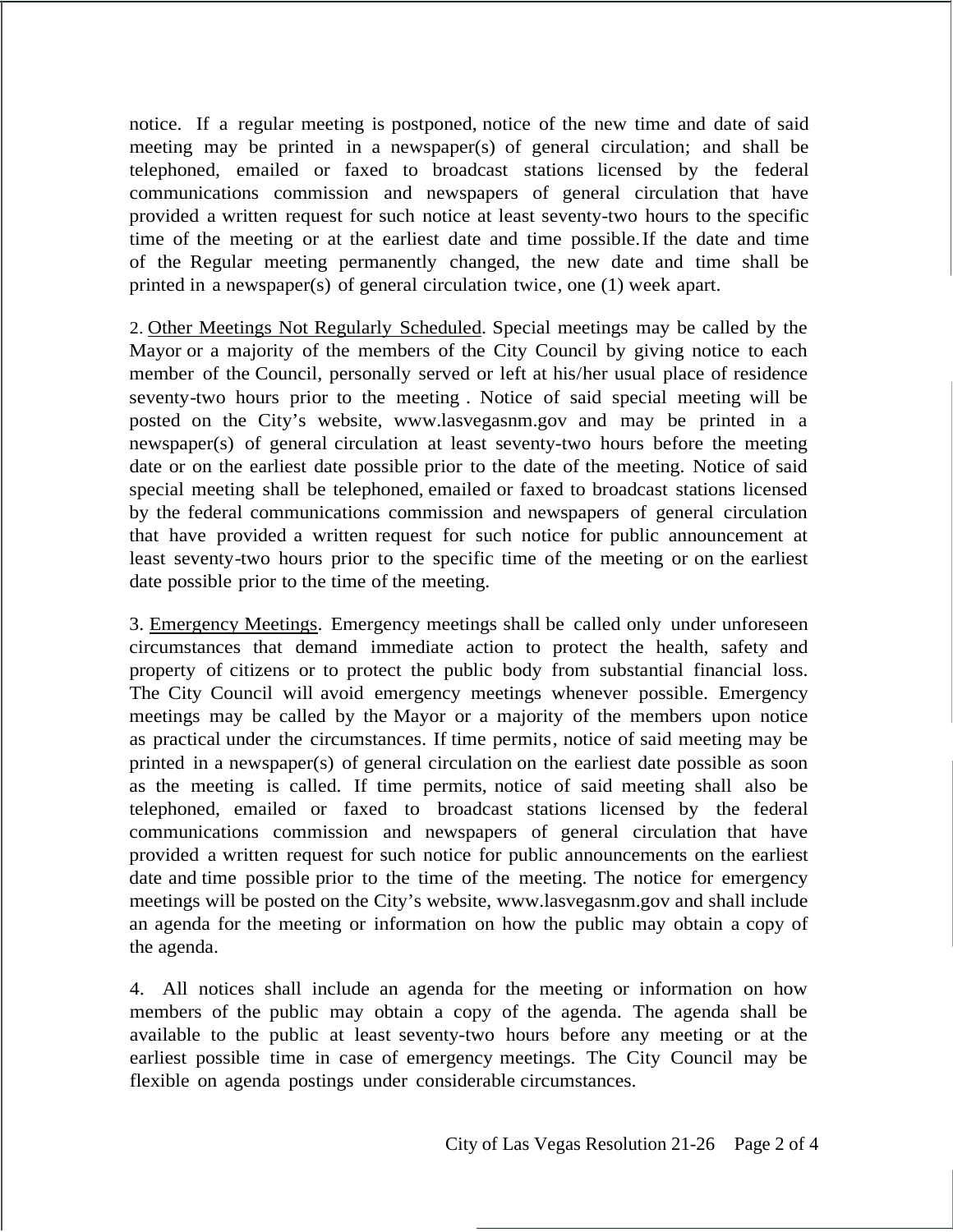5. The City Council may close a meeting to the public if the subject matter of such discussion or action is exempt from the open meetings requirement pursuant to NMSA Section 10-15-1(H) of the Open Meetings Act.

a. If any meeting is closed during an open meeting, such closure shall be approved by a majority vote of a quorum of the City Council taken during the open meeting. The authority for the closed meeting and the subjects to be discussed shall be stated with reasonable specificity in the motion to close and the vote of each individual member on the motion to close shall be recorded in the minutes. Only those subjects specified in the motion may be discussed in the closed meeting.

b. If a closed meeting is conducted when the City Council is not in an open meeting, the closed meeting shall not be held until public notice, appropriate under the circumstances, stating the specific provision of law authorizing the closed meeting and the subjects to be discussed with reasonable specificity is given to the members and to the general public.

c. Following completion of any closed meeting, the minutes of the open meeting that was closed , or the minutes of the next open meeting if the closed meeting was separately y scheduled , shall state whether the matters discussed in the closed meeting were limited only to those specified in the motion or notice for closure.

d. Except as provided in NMSA Section I0- 15- 1(H) of the Open Meetings Act, any action taken as a result of discussion in a closed meeting shall be made by vote of the City Council in an open meeting.

6**.** All notices shall also contain the following language: If you are an individual with a disability, who is in need of an auxiliary aid or service to attend or participate in a meeting, please contact the City Clerk at (505) 454-1401 at least one week in advance.

7. The regular scheduled meetings of the City of Las Vegas' Permanent Boards and Commissions, Advisory Boards and Committees subject to the Open Meetings Act are as follows:

- Planning & Zoning Commission/Board of Adjustments Last Monday of the month at 4:00 p.m. -City Council Chambers;
- $\triangleright$  Design Review Board Third Monday of the month at 4:00 p.m. City Council Chambers;
- City of Las Vegas Resolution 21-26 Page 3 of 4 Lodger'sTax Advisory Board -(Quarterly), (January , April, July, October) Second Tuesday of the month at 2:00p.m. - City Council Chambers;